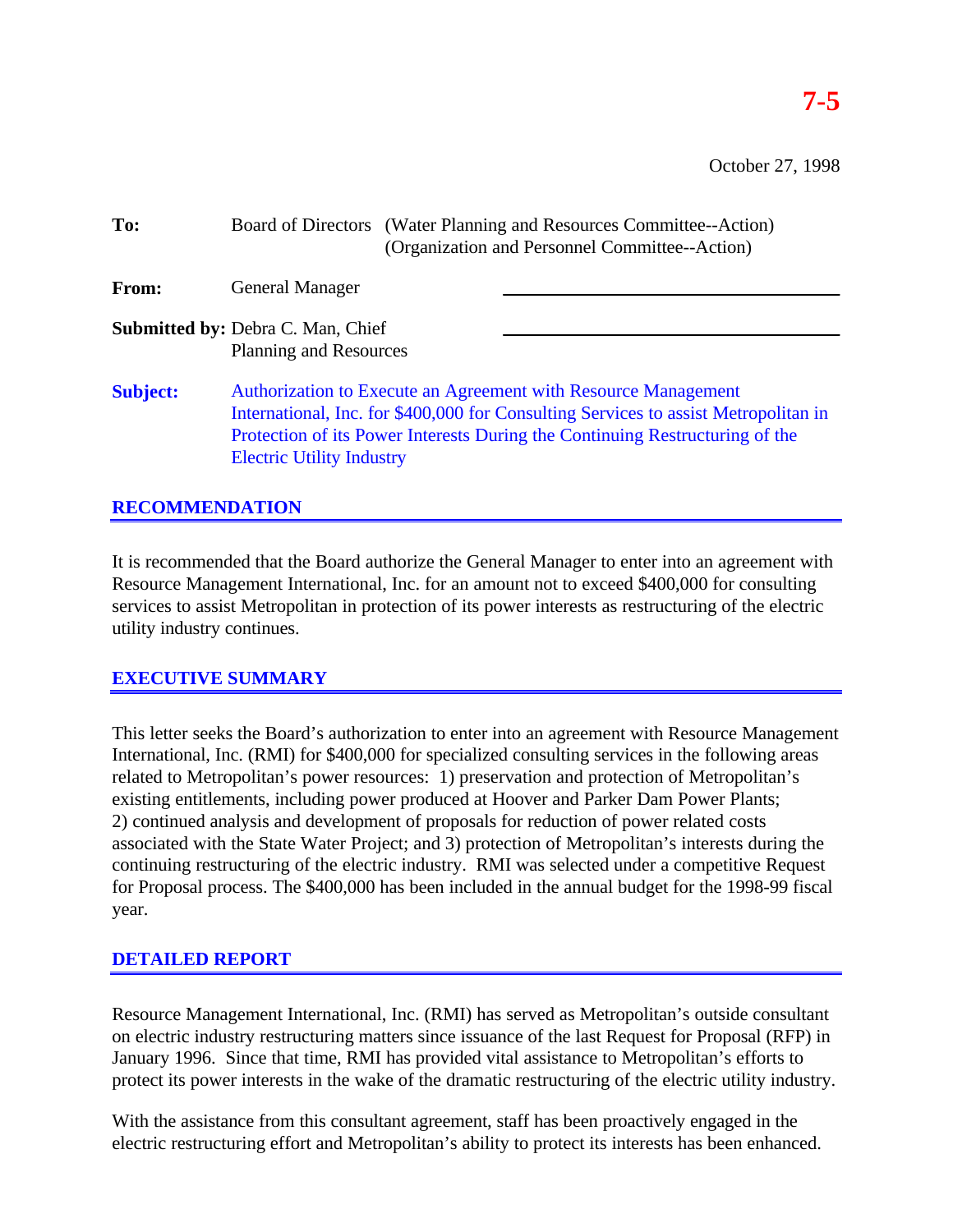Metropolitan has continued to work diligently with RMI, the California Department of Water Resources (DWR), the State Water Contractors, the California Municipal Utilities Association, and other entities to analyze issues for impact upon existing Colorado River Aqueduct and State Water Project (SWP) power contracts. The issues analyzed, which generally included development of technical comments, addressed new operating protocols and tariffs that were filed before the Federal Energy Regulatory Commission (FERC) for the California Independent System Operator (ISO) and Power Exchange (PX) Corporations. As a result of Metropolitan's successful lobbying efforts, Mr. Robert W. Schempp represents Metropolitan as a Governor on the PX Governing Board and Mr. Steven Kashiwada of DWR represents the interests of DWR and Metropolitan on the ISO Governing Board.

During fiscal year 1997-98 alone, Metropolitan submitted over 70 filings on restructuring issues including motions to intervene and protest, comments and memoranda analyzing FERC orders and other documents. RMI participated in the preparation and review of most of these filings.

Since the ISO and PX commenced operations on March 31, 1998, new and complex issues continue to be identified, evaluated and responded to appropriately by staff, RMI, and outside counsel. This is in addition to the issues previously identified but unresolved, which require the dedication of significant resources to argue Metropolitan's overarching interest in the protection of existing contractual rights and prevention of cost-shifting.

Metropolitan continues to require consulting expertise in the area of power resources as the electric industry adapts to restructuring . However, at the present rate of expenditure, the authorized amount of the current agreement will soon be reached. Because the last RFP was issued almost three years ago and the agreement has already been amended, staff decided to issue a new RFP. RMI was determined to be the best qualified of the three firms submitting responsive proposals. The RFP was distributed to over 15 consulting firms.

RMI's expertise is needed on a number of issues besides those referenced above. Currently, monthly ISO and PX charges are being reviewed. This will require rigorous analysis and investigation to assure all costs are clearly defined and appropriately charged to Metropolitan or DWR. Specialized expertise will also be required to assist Metropolitan in evaluating a successor ISO transmission access charge which could significantly and adversely affect Metropolitan and DWR.

Accordingly, to continue to assist staff with the electric restructuring effort, the Board's approval of an agreement with RMI in the amount of \$400,000 is requested. This amount is included in the Planning and Resources Department's budget for fiscal year 1998-99.

### **ACTIONS AND MILESTONES**

- $\Box$  Under the General Manager's authority, Metropolitan has entered into consulting contracts in the past to protect Metropolitan's power interests.
- $\Box$  Metropolitan has completed an Request for Proposal (RFP) process that included distributing the RFP to over 15 consulting firms. Of the five responses received, three were complete and were evaluated; two other consulting firms,